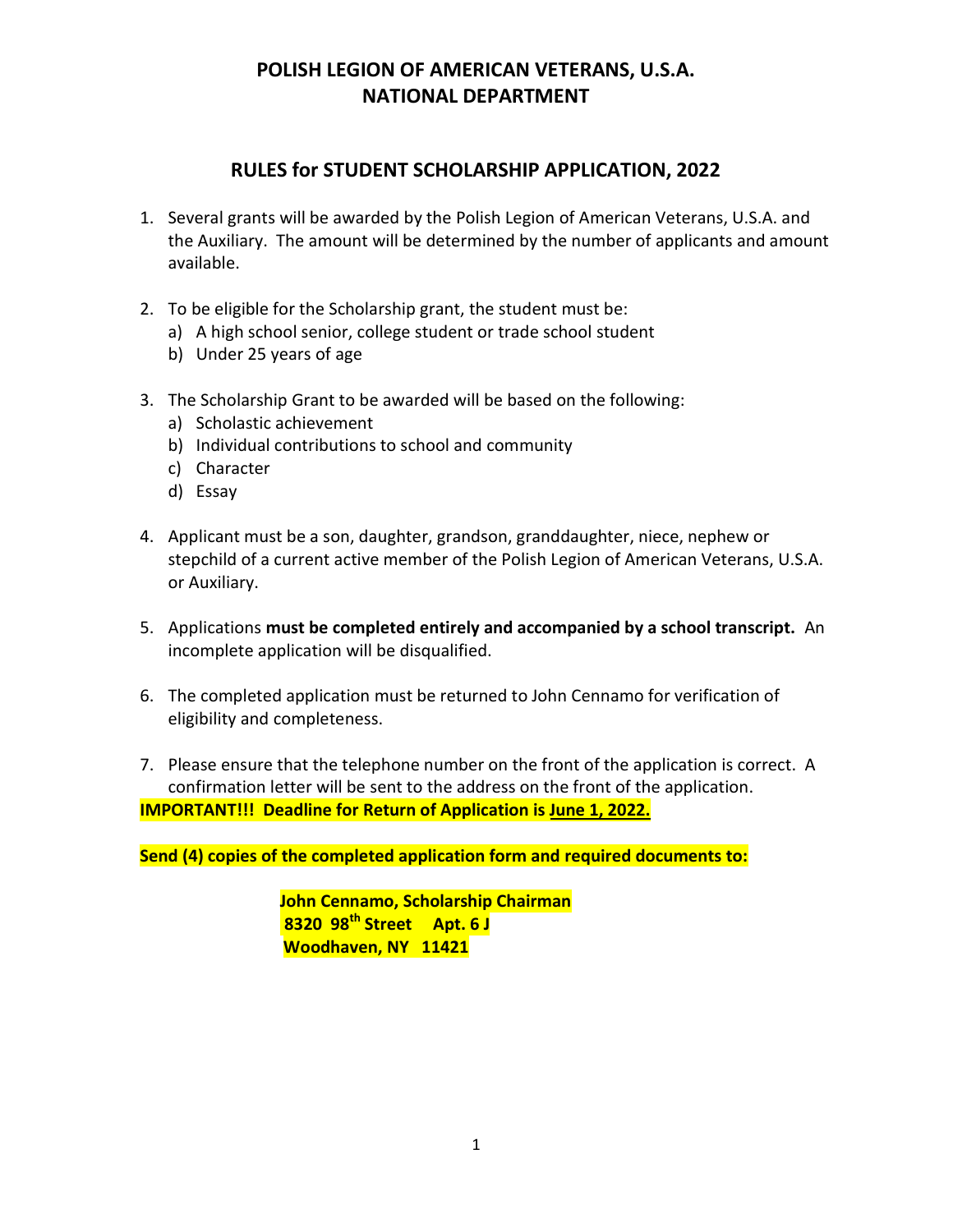# SCHOLARSHIP APPLICATION FOR SCHOOL YEAR 20\_\_/20\_\_

#### A. Personal Information:

| Full                 | Last Name (Please print)                                                    |                       | <b>First Name</b> |                         | Middle |                            |
|----------------------|-----------------------------------------------------------------------------|-----------------------|-------------------|-------------------------|--------|----------------------------|
| Legal                |                                                                             |                       |                   |                         |        |                            |
| Name                 |                                                                             |                       |                   |                         |        |                            |
| Permanent<br>Address | Number and Street                                                           |                       | City              | State                   |        | Zip Code                   |
|                      | Phone Number for contact if selected                                        | <b>E-Mail Address</b> |                   | Date of Birth(mm/dd/yy) |        | Gender<br>) Male<br>Female |
|                      | Name of Parent or Guardian (If under 21 years old)                          |                       | Address           |                         |        | <b>Phone Number</b>        |
| If yes, when?        | Have you received a previous scholarship from the PLAV or Ladies Auxiliary? |                       |                   |                         | ) Yes  | No                         |

### B. Education Information:

Name of University, College or Trade School applied to or attending

| Address                                                                                                                                                                                                 |                | <b>Phone Number</b>                                                               |                        |
|---------------------------------------------------------------------------------------------------------------------------------------------------------------------------------------------------------|----------------|-----------------------------------------------------------------------------------|------------------------|
| Name of contact person at the school to whom scholarship check may be mailed, if eligible:<br>Name:                                                                                                     |                |                                                                                   |                        |
|                                                                                                                                                                                                         |                |                                                                                   |                        |
| Planned Major in the Fall Semester. Note: To be eligible for this scholarship, you must be enrolled<br>As a full time student (15 hours or more) Major:<br>() Freshman () Sophomore () Junior () Senior |                |                                                                                   |                        |
| How many credits do you intend to take in the fall semester <b>Example 2018</b>                                                                                                                         |                |                                                                                   |                        |
|                                                                                                                                                                                                         |                |                                                                                   |                        |
| If you are entering college as a Freshman in the fall semester, please complete the following.<br>Otherwise, please continue on to Section C.                                                           |                |                                                                                   |                        |
| Name of High School:                                                                                                                                                                                    | Dates attended | Dates attended<br>from $\text{(mm/yy)}$ from $\text{(mm/yy)}$ $\text{(mm/dd/yy)}$ | <b>Graduation Date</b> |
| High School Address                                                                                                                                                                                     |                |                                                                                   |                        |
| <b>Contact Person:</b>                                                                                                                                                                                  |                | Phone                                                                             |                        |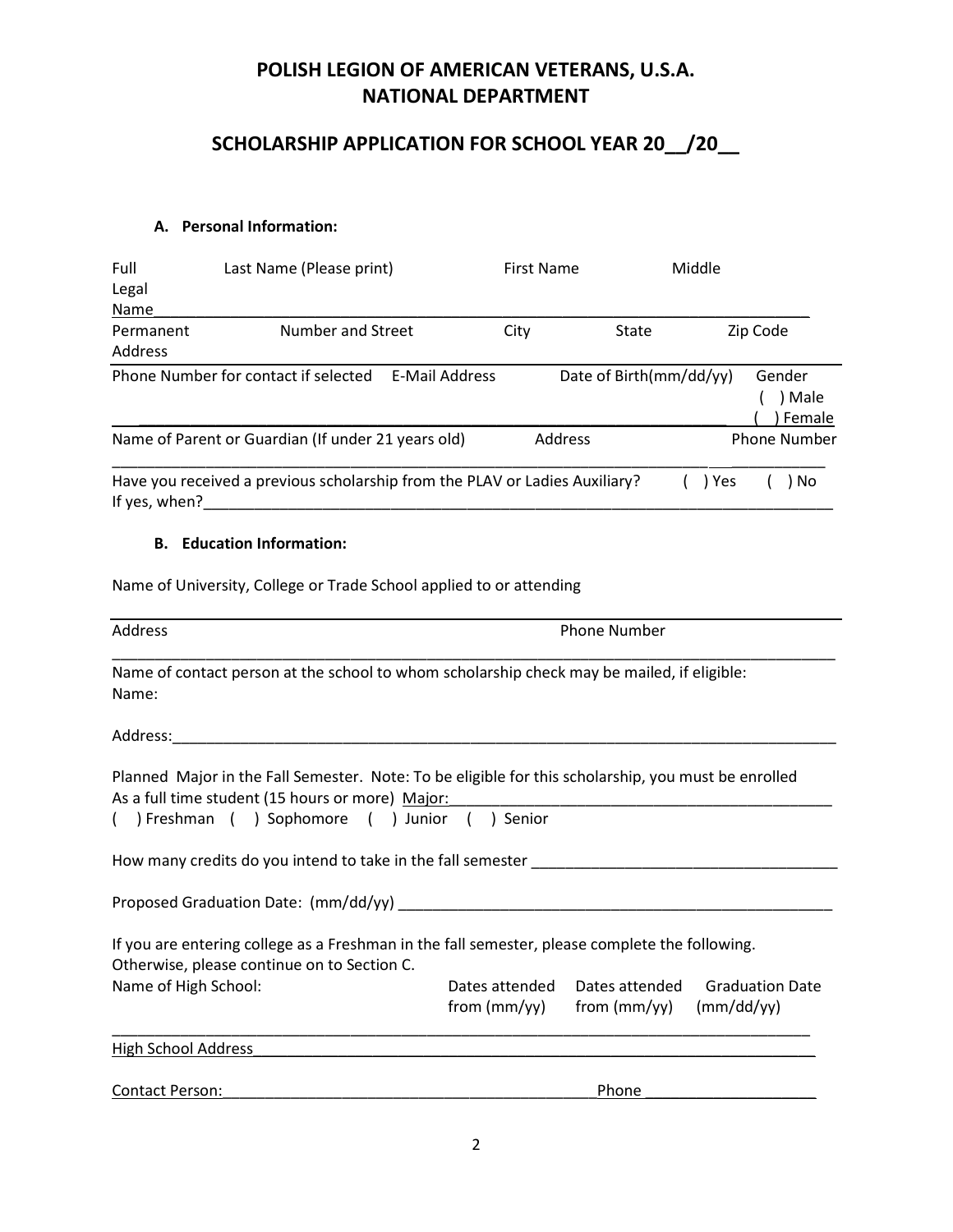| Cumulative High School Grade Point Average:                 | <b>SAT Score</b> | ACT Score |
|-------------------------------------------------------------|------------------|-----------|
| Attach a copy of ACT/SAT Score Sheet (s) if available.      |                  |           |
| Attach a copy of High School Transcript (This is required). |                  |           |

### C. Returning University/College or Trade School students:

If you are returning to a University/ College or Trade School, please complete the following section. Otherwise, please continue on to the Extracurricular Activities, Section D

| Name of School                              |  | Attended from $\frac{mm}{dd/yy}$ To $\frac{mm}{dd/yy}$ |                | Is this the same school |
|---------------------------------------------|--|--------------------------------------------------------|----------------|-------------------------|
|                                             |  |                                                        |                | you will be attending   |
|                                             |  |                                                        | in the fall? ( | ) ves (<br>) no         |
| If you answered NO, please explain why not. |  | Cumulative grade point average                         |                |                         |

Attach a copy of your transcript. THIS IS REQUIRED!

D. Extracurricular Activities in School: Include community service and voluntary service to Veteran Organizations and or Veteran Hospital or Clinic. Additional sheets, in this format, may be used.

| From date<br>(mm/dd/yy) | To date<br>(mm/dd/yy) | Description of Activity | Most Significant Contribution |
|-------------------------|-----------------------|-------------------------|-------------------------------|
|                         |                       |                         |                               |
|                         |                       |                         |                               |
|                         |                       |                         |                               |
|                         |                       |                         |                               |
|                         |                       |                         |                               |

|            | E. Work Experience: include past and present employment. may submit additional sheets. |                     |  |                   |                   |              |
|------------|----------------------------------------------------------------------------------------|---------------------|--|-------------------|-------------------|--------------|
| From date  | To date                                                                                | Place of Employment |  | Supervisor's Name | <b>Job Duties</b> | <b>Hours</b> |
| (mm/dd/yy) | (mm/dd/yy)                                                                             |                     |  |                   |                   |              |
|            |                                                                                        |                     |  |                   |                   |              |
|            |                                                                                        |                     |  |                   |                   |              |
|            |                                                                                        |                     |  |                   |                   |              |
|            |                                                                                        |                     |  |                   |                   |              |
|            |                                                                                        |                     |  |                   |                   |              |

F. Honors and Scholarships: May or may not be academic related. May submit additional sheets, if needed.

| (mm/yy) | Sponsor | Name of Award | Reason for reception of award |
|---------|---------|---------------|-------------------------------|
|         |         |               |                               |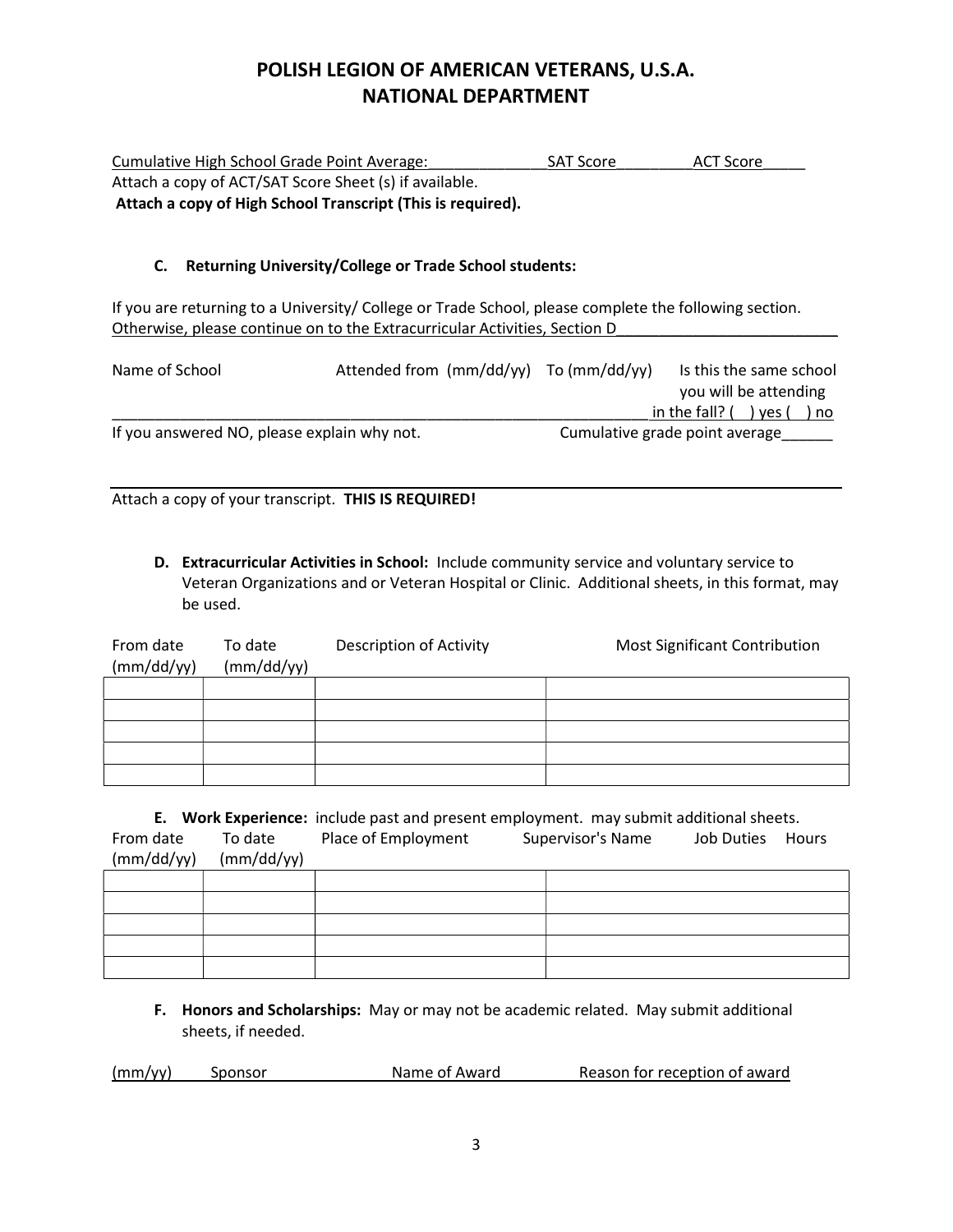G. Sponsor Information: Applicants must be a son, daughter, grandson, granddaughter, niece, nephew or stepchild of a current active member of the Polish Legion of American Veterans, U.S.A. Applicant must be under 25 years of age

| Member<br>Name:<br>Permanent<br>Address: | Last | First | Middle        | PLAV Membership #<br><b>Attach copy of card</b> |
|------------------------------------------|------|-------|---------------|-------------------------------------------------|
| Phone #                                  |      |       | Email Address | <b>Relation to Applicant</b>                    |

H. Educational Goals: Describe your educational goals and aspirations. Do not exceed 300 words. Attach a separate typewritten page. This is required.

I. Essay: How will you use your education to benefit society? Do not exceed 300 words. Attach a separate typewritten page. This is required.

\_\_\_\_\_\_\_\_\_\_\_\_\_\_\_\_\_\_\_\_\_\_\_\_\_\_\_\_\_\_\_\_\_\_\_\_\_\_\_\_\_\_\_\_\_\_\_\_\_\_\_\_\_\_\_\_\_\_\_\_\_\_\_\_\_\_\_\_\_\_\_\_\_\_\_\_\_\_

\_\_\_\_\_\_\_\_\_\_\_\_\_\_\_\_\_\_\_\_\_\_\_\_\_\_\_\_\_\_\_\_\_\_\_\_\_\_\_\_\_\_\_\_\_\_\_\_\_\_\_\_\_\_\_\_\_\_\_\_\_\_\_\_\_\_\_\_\_\_\_\_\_\_\_\_\_\_\_\_

\_\_\_\_\_\_\_\_\_\_\_\_\_\_\_\_\_\_\_\_\_\_\_\_\_\_\_\_\_\_\_\_\_\_\_\_\_\_\_\_\_\_\_\_\_\_\_\_\_\_\_\_\_\_\_\_\_\_\_\_\_\_\_\_\_\_\_\_\_\_\_\_\_\_\_\_\_\_

J. School References: Include a letter of recommendation from your current school. (Teacher or Guidance Counselor). If currently not attending school, provide a letter of recommendation from your current or past workplace or personal reference. This is required.

#### K. Certification - Must be signed by applicant.

I have read and understand the enclosed information. I affirm that the information which I have provided on this application form and any additional material that I submit is complete, accurate and true to the best of my knowledge. I understand that furnishing false information may result in revocation of my application for scholarship.

I authorize my school officials to give information about my academic records to the Polish Legion of American Veterans, U.S.A. or Auxiliary. ( ) Yes ( ) No

Signature\_\_\_\_\_\_\_\_\_\_\_\_\_\_\_\_\_\_\_\_\_\_\_\_ Date